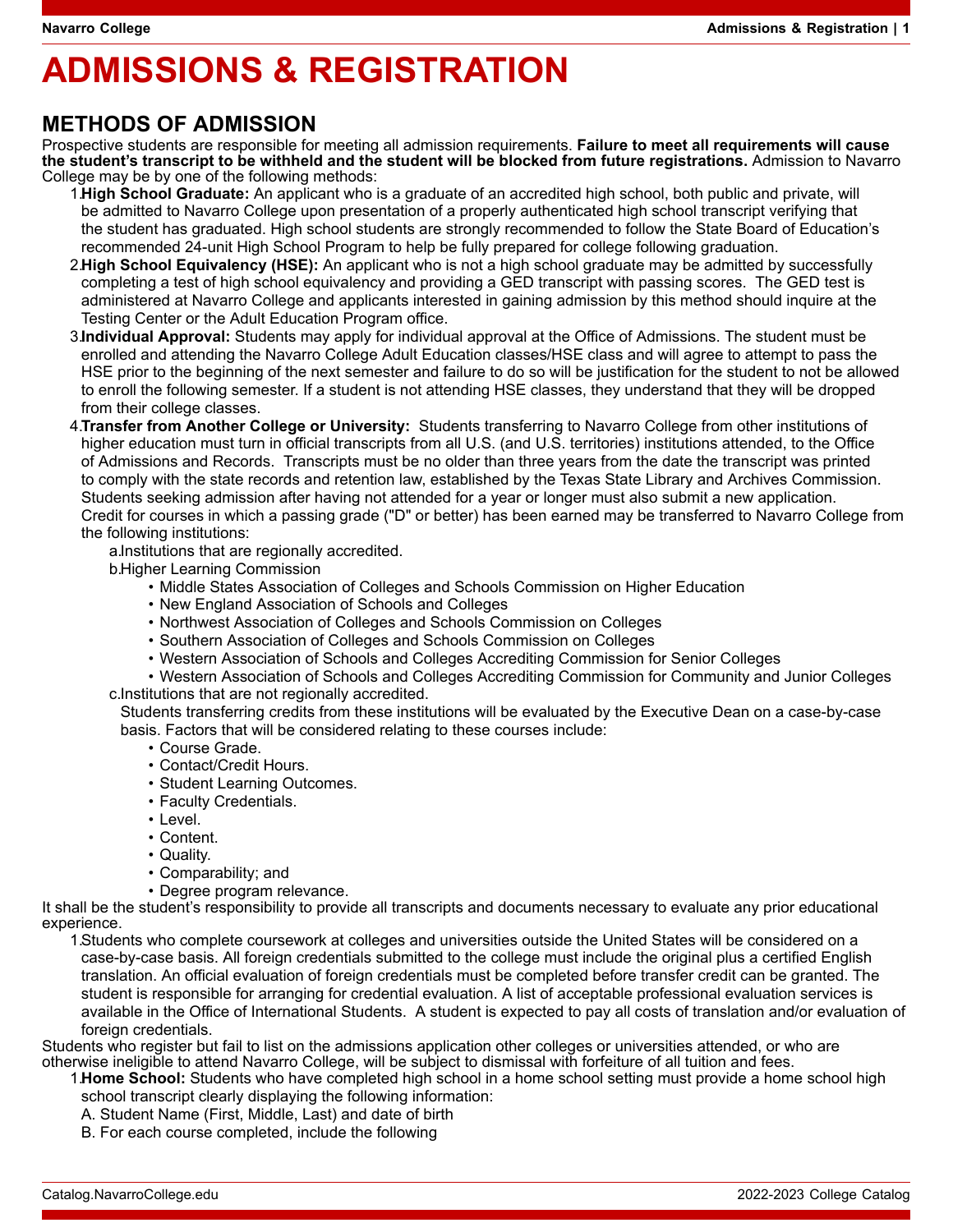- 1. Specific Course Title
- 2. Units of Credit for each
- 3. Time Frame or semester in which completed
- 4. Grade Received

1.Description of grading system used such as a grade scale or grade key.

2.Graduation Date (month/day/year) indicating completion of secondary school education.

3.The name of the home school administrator who organized, taught, and evaluated course work, if not the parent; named in item G below, include the name of the home school administrator.

4.The following statement, or one substantially similar, shall appear above the parent signature line described below:

*I, the undersigned, do hereby solemnly attest that this student has completed a secondary school education in a home school setting on the date indicated, and under the laws governing the state and country in which the home school occurred.* 1.Name and address of parent or legal guardian with space for their signature. The transcript is to be signed in the

presence of a Notary Public (see item H below).

2.The transcript must be notarized; to include:

 Notary Public Signature Printed Name

Date

 State and County Date Commission Expires

The transcript containing the original notarized seal must be sent to the college Admissions and Records Office.

1.International Students. The Office of International Students oversees all aspects of International Student admissions to Navarro College. For admission purposes, international students should apply using the following steps:

1.International application (provided in application packet.) or complete online at [www.goapplytexas.org](http://www.goapplytexas.org)

2.Navarro college admission application (available on the College Website and/or in the International Student Advising and Admission Office)

3.Navarro College Financial Statement Form (Signature of the sponsor must be notarized) (provided in application packet available)

- 4.Affidavit of support and *original* bank statement certified by a bank official showing sufficient financial support. at the level of \$15,021 USD or more for at last three months duration. MUST BE OFFICIAL. (Provided in application packet available)
- 5.Official high school, GED, and college transcripts submitted in both the native language and English translation, if applicable. If a college transcript is being presented to accept hours for transfer, it must be evaluated course-bycourse by a credential company as provided by the Office of International Students. InCred (International Credential Evaluations) <https://www.incredevals.org/students/>is an approved credential evaluation company that is accepted by Navarro College.
- 6.Minimum TOEFL paper-based score of 500; computer-based score of 173; or Internet-based of 61. (see TOEFL waiver section in application packet). We also accept a 5.5 or higher on the IELTS exam.
- 7.Application fee of \$80 (please make check or money order payable to Navarro College) or pay online at [https://](https://commerce.cashnet.com/navarroem?CNAME=INT) [commerce.cashnet.com/navarroem?CNAME=INT](https://commerce.cashnet.com/navarroem?CNAME=INT)
- 8.Housing deposit of \$240. International Students pursuing studies at the Corsicana campus can reside on campus in College Housing:<https://www.navarrocollege.edu/residence/application-process.html>
- 9.Tuberculosis Test Results (this is required before the I-20 can be issued: written proof of negative TB skin test or clear chest X-ray required)
- 1.Third Party Waiver allowing a third party to receive ONLY sealed and completed packet from applicant and mail for applicant
- 2.If you would like us to send you acceptance letter and I-20 to a foreign address, please send us a pre-paid mailing label from UPS or Fed Ex.(please note that the Acceptance Package Form must be accompanied with the payment) 3.Acceptance Package Form

For detailed information, please feel free to visit the international student website at https://www.navarrocollege.edu/ international/forms-and-information.html For questions, please contact the Navarro College Office of International Students at [nc.international@navarrocollege.edu](mailto:nc.international@navarrocollege.edu)

### **CONTACT INFORMATION**

**Navarro College Office of International Students Gooch Building, Admissions & Records 3200 W. 7th Avenue Corsicana, Texas 75110 Main Phone:** +1(903) 875-7700 **Email:** [nc.international@navarrocollege.edu](mailto:nc.international@navarrocollege.edu) Monday - Friday 8:00 a.m. - 5:00 p.m Please note the deadlines for admissions for International Studens<br>Fall Uuly 15 July 15 Spring November 15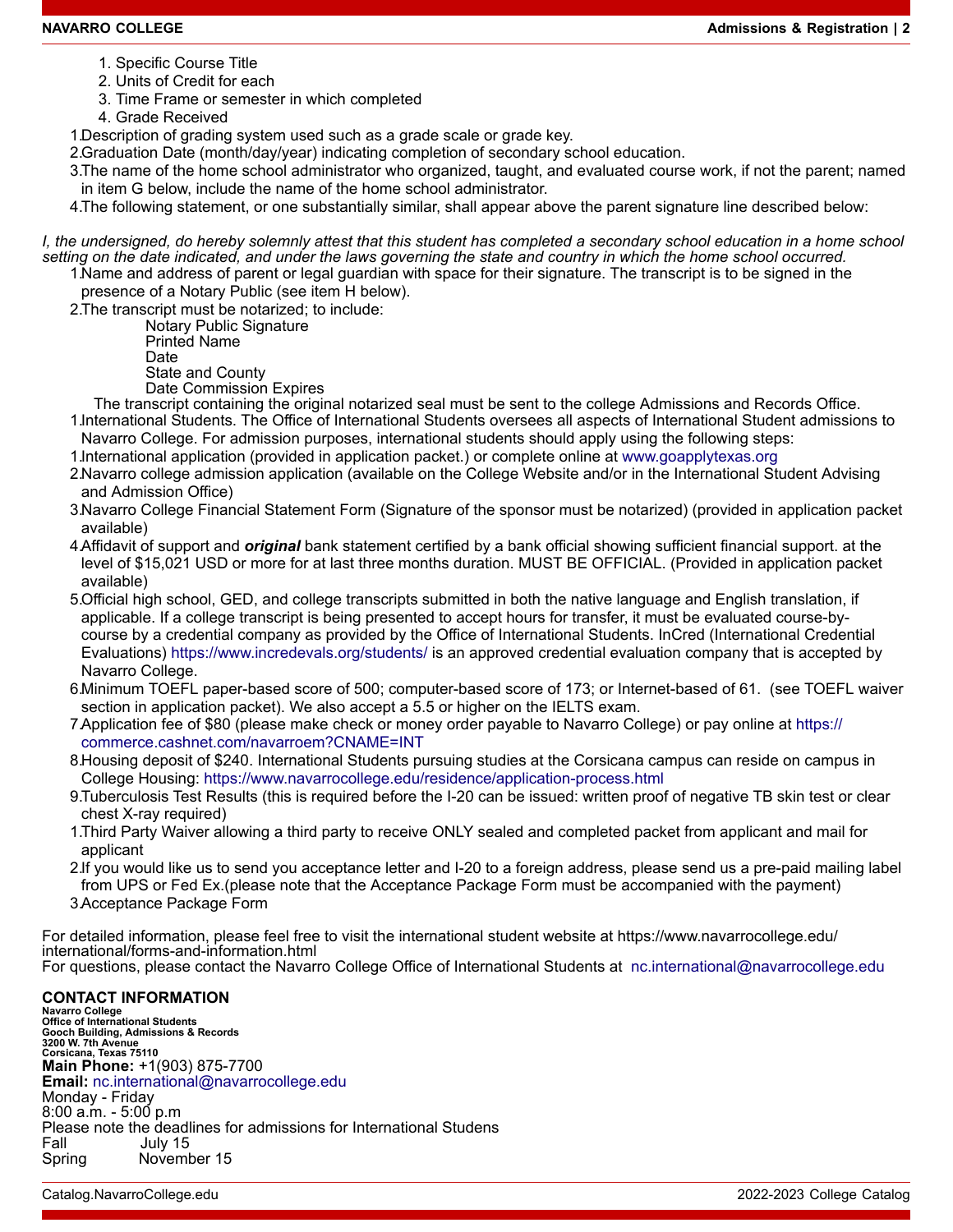Summer April 15

1.**Career & Technical Programs.** Although Navarro College has an "open door" admission policy, some career and technical programs have limited enrollments. Those programs include, but are not limited to, Associate Degree Nursing, Vocational Nursing, Medical Laboratory Technology, Occupational Therapy Assistant, Physical Therapy Assistant, Emergency Medical Tech, Paramedic, Fire Academy, and John Deere Ag Tech. Applicants wishing to enter one of these limited access programs should contact the appropriate dean or department chair for program requirements and admission procedures.

- 2.**Early Admissions Program for Eligible High School Students.**The Early Admissions Program at Navarro College offers an opportunity for eligible high school students to earn college credits while still enrolled in their high school subject under the following conditions:
- 1.
- 2.Participants must be entering their freshman year in high school and have written approval of the high school and parent/guardian.
- 3.Students must have successfully completed the TSIA2 Assessment or be exempt as a result of the State of Texas end of course exams.
- 4.Students must adhere to all policies of the college and high school including daily attendance requirements. Navarro College assumes no responsibility for loss of eligibility of high school students enrolled in this program to participate in University Interscholastic League activities. Students who meet the above criteria will be accepted into Navarro College on individual approval.
- 1.**Dual Credit Enrollment.**The Dual Credit Program at Navarro College offers an opportunity for high school students to take college-level academic or career and technical courses for both high school and college credit. Such courses are offered based upon a written agreement between participating independent school districts and Navarro College and follow the provisions relating to courses for joint high school and college credit listed in Section 130.008 of the Texas Education Code. For additional information regarding dual credit enrollment, contact the Dean of Dual Credit.
- 2.**Summer/Mini Session Students from Other Colleges.**A student who is enrolled in another college, and who expects to return to that school in the fall, will be admitted to the summer/winter mini session of Navarro College upon presentation of an official transcript from the records office of the other college showing the number of semester hours completed. Such transfer students must adhere to the same rules and standards concerning admission procedures and placement testing as all other students.
- 3.**Returning Students.**Students returning to Navarro College after an absence of one spring or fall semester will re-enter under the catalog and programs in effect at that time. Technical programs change frequently, depending on industry requirements, and new degree plans may require additional coursework. Student returning to Navarro College after two or more consecutive regular semesters during which the student is not enrolled in a public institution shall submit an updated Apply Texas application ([www.goapplytexas.org\)](http://www.goapplytexas.org), proof of residency and official transcripts from institutions attended after the last enrollment at Navarro College.

### **ADULT EDUCATION AND LITERACY**

The Adult Education and Literacy (AEL) Program is funded by the Texas Workforce Commission (TWC) to provide English language, math, reading, and writing instruction to help students acquire the skills needed to succeed in the workforce, earn a high school equivalency, or enter college or career training. Our AEL Program serves adults who are at least 16 years old and/ or are beyond the compulsory school attendance age and meet any of the following criteria: function below the high school level, lack a high school credential, are unable to speak, read or write in English which substantially impairs their ability to find or retain employment. Instruction is free of charge in Navarro, Ellis, Kaufman, and Rockwall counties.

Students must qualify for the Adult Education Program through a state approved test. The instruction in the AEL Program is designed to assist adults to become literate and obtain the knowledge and skills necessary for employment and economic self-sufficiency.

The high school equivalency (HSE) preparation classes help support participants in achieving the Texas Certificate of High School Equivalency (TxCHSE). These classes are designed for adults who did not complete a formal high school education. A TxCHSE may be issued to adults who successfully complete a HSE examination, verifying that the holder has demonstrated a level of educational competence equivalent to that of a high school graduate. The certificate may be used to meet job requirements and for admittance to college.

ESL (English as a Second Language) classes are designed to provide English instruction to those who are not fluent in reading, writing, or speaking the English language. Additional program classes include Citizenship, designed to assist the student in preparing for the 100 question Naturalization test and completion of the N-400 Form to apply for citizenship . These students are also co-enrolled in Navarro College Continuing Education business classes that focus on Entrepreneurship. Integrated Education and Training classes support students in basic skills acquisition in direct relation to approved Continuing Education (CE) and Career and Technical Education (CTE) classes. These classes promote student success in the CE and CTE classes and in attaining an industry recognized credential or license. Students must test for grant eligibility prior to enrollment in this program. Tuition assistance is available for CE and CTE classes.

Registration for all of these programs is available at ncael.myoneflow.com. For more information, please call our office at (903) 875-7464.

#### **Admission Appeals**